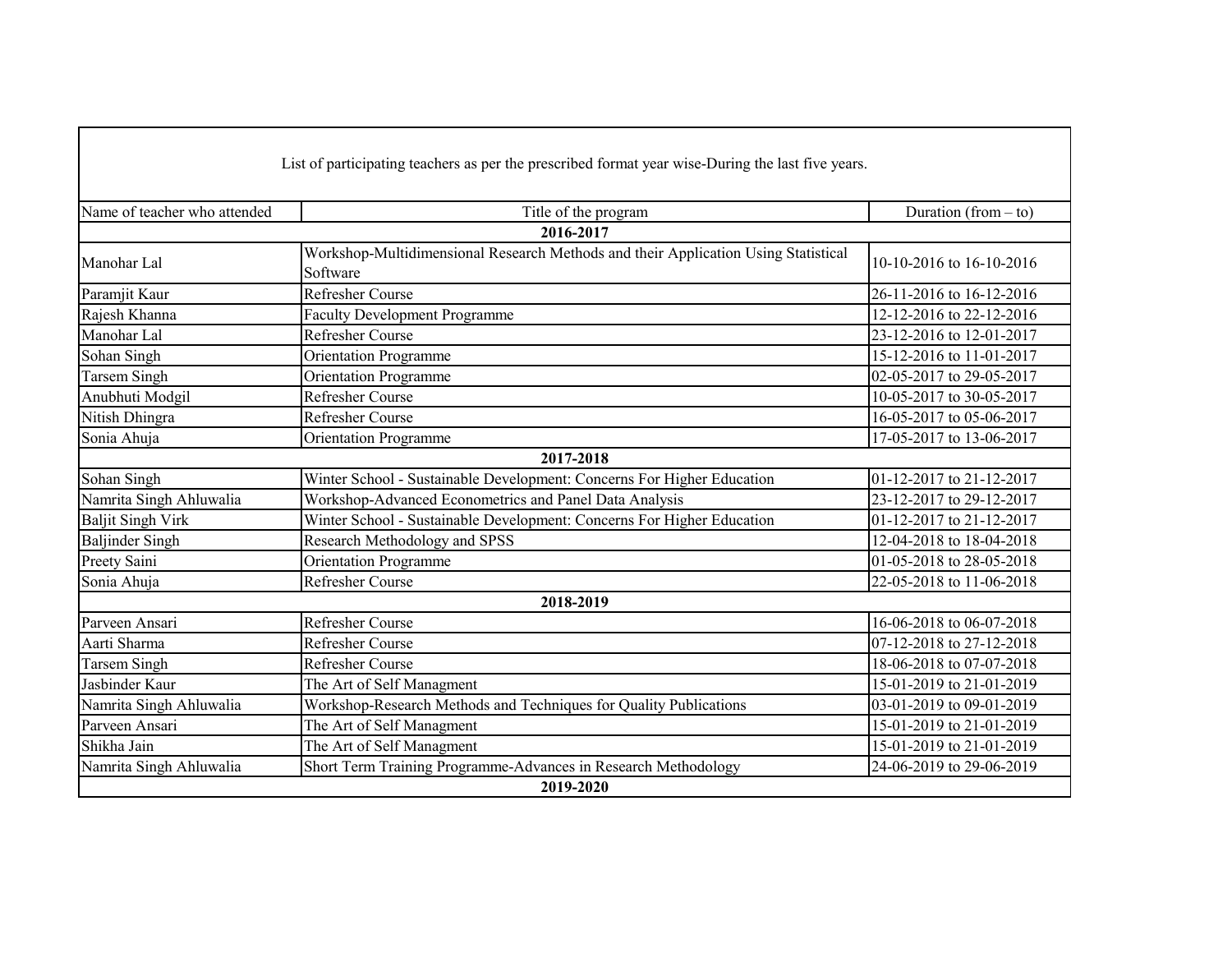| Umrinder Pal Singh        | FDP- Internet of Things                                                                                            | 14-10-2019 to 18-10-2019 |  |  |
|---------------------------|--------------------------------------------------------------------------------------------------------------------|--------------------------|--|--|
| Rajesh Kumar              | FDP- Internet of Things                                                                                            | 14-10-2019 to 18-10-2019 |  |  |
| <b>Bohar Singh</b>        | FDP-Recent Trends in Image Processing Techniques                                                                   | 30-12-2019 to 03-01-2020 |  |  |
| Rajesh Kumar              | FDP-Recent Trends in Image Processing Techniques                                                                   | 30-12-2019 to 03-01-2020 |  |  |
| Parveen Ansari            | Pedagogical Training for Mathematics Teachers                                                                      | 23-12-2019 to 03-01-2020 |  |  |
| Anjana Kumari             | Short Term Course-Mathematical Computational Skills a Practical Approach                                           | 08-01-2020 to 14-01-2020 |  |  |
| Nitish Dhingra            | Short Term Course-Developing Massive Open Online Courses                                                           | 27-12-2019 to 02-01-2020 |  |  |
| <b>Umrinder Pal Singh</b> | FDP-Recent Trends in Image Processing Techniques                                                                   | 30-12-2019 to 03-01-2020 |  |  |
| Aarti Sharma              | Online Workshop on Research Methodology Concepts                                                                   | 08-04-2020 to 14-04-2020 |  |  |
| <b>Baljinder Singh</b>    | FDP- Celebrating and Reviving Physical Education and Sports Sciences in XXXII<br>Olympiad                          | 24-04-2020 to 29-04-2020 |  |  |
| Aarti Sharma              | Online Workshop on Skill Development Through Communication Skills                                                  | 27-04-2020 to 01-05-2020 |  |  |
| Rajesh Kumar              | Online Workshop on Skill Development Through Communication Skills                                                  | 27-04-2020 to 01-05-2020 |  |  |
| Manohar Lal               | National Workshop on Research Methodology in social Sciences                                                       | 04-05-2020 to 09-05-2020 |  |  |
| Aarti Sharma              | FDP- Impact of COVID 19 on higher Education Institution's Challenges & Responses                                   | 16-05-2020 to 22-05-2020 |  |  |
| Rajesh Kumar              | FDP- Machine Learning and Application                                                                              | 18-05-2020 to 23-05-2020 |  |  |
| Umrinderpal Singh         | FDP- Machine Learning and Application                                                                              | 18-05-2020 to 23-05-2020 |  |  |
| Namrita Singh Ahluwalia   | FDP- Risk Management Using Derivatives                                                                             | 26-05-2020 to 02-06-2020 |  |  |
| Aarti Sharma              | FDP- Pedagogical Methods Suitable for a Pandemic Situation: A Webinar Series                                       | 27-05-2020 to 02-06-2020 |  |  |
| Bohar singh               | FDP on MOOCs, E-Content Development and OER                                                                        | 28-05-2020 to 03-06-2020 |  |  |
| Rajesh Kumar              | FDP on MOOCs, E-Content Development and OER                                                                        | 28-05-2020 to 03-06-2020 |  |  |
| Aarti Sharma              | Workshop on Fake News : Its Aspects, Impact and Ways to identify It                                                | 08-06-2020 to 13-06-2020 |  |  |
| Parveen Ansari            | FDP-'R'                                                                                                            | 15-06-2020 to 21-06-2020 |  |  |
| Shelka                    | One Week National Level Training Program on Use of ICT- in E- Learning and Teaching 22-06-2020 to 28-06-2020       |                          |  |  |
| Shelka                    | FDP on Emerging Dimensions in Finance & Accounting                                                                 | 22-06-2020 to 28-06-2020 |  |  |
| Jasbinder Kaur            | FDP- Advancements in Science and it's Applications in Engineering                                                  | 22-06-2020 to 26-06-2020 |  |  |
| <b>Baljinder Singh</b>    | FDP On Sports Coaching & Sports Science                                                                            | 23-06-2020 to 29-06-2020 |  |  |
| Nitish Dhingra            | FDP on Managing Virtual Classrooms and Open Educational Resources                                                  | 24-06-2020 to 29-06-2020 |  |  |
| 2020-2021                 |                                                                                                                    |                          |  |  |
| Shubra Gupta              | 4 week induction / orientation programme on faculty in universities / college / institutes of higher<br>education. | 04-06-2020 to 01-07-2020 |  |  |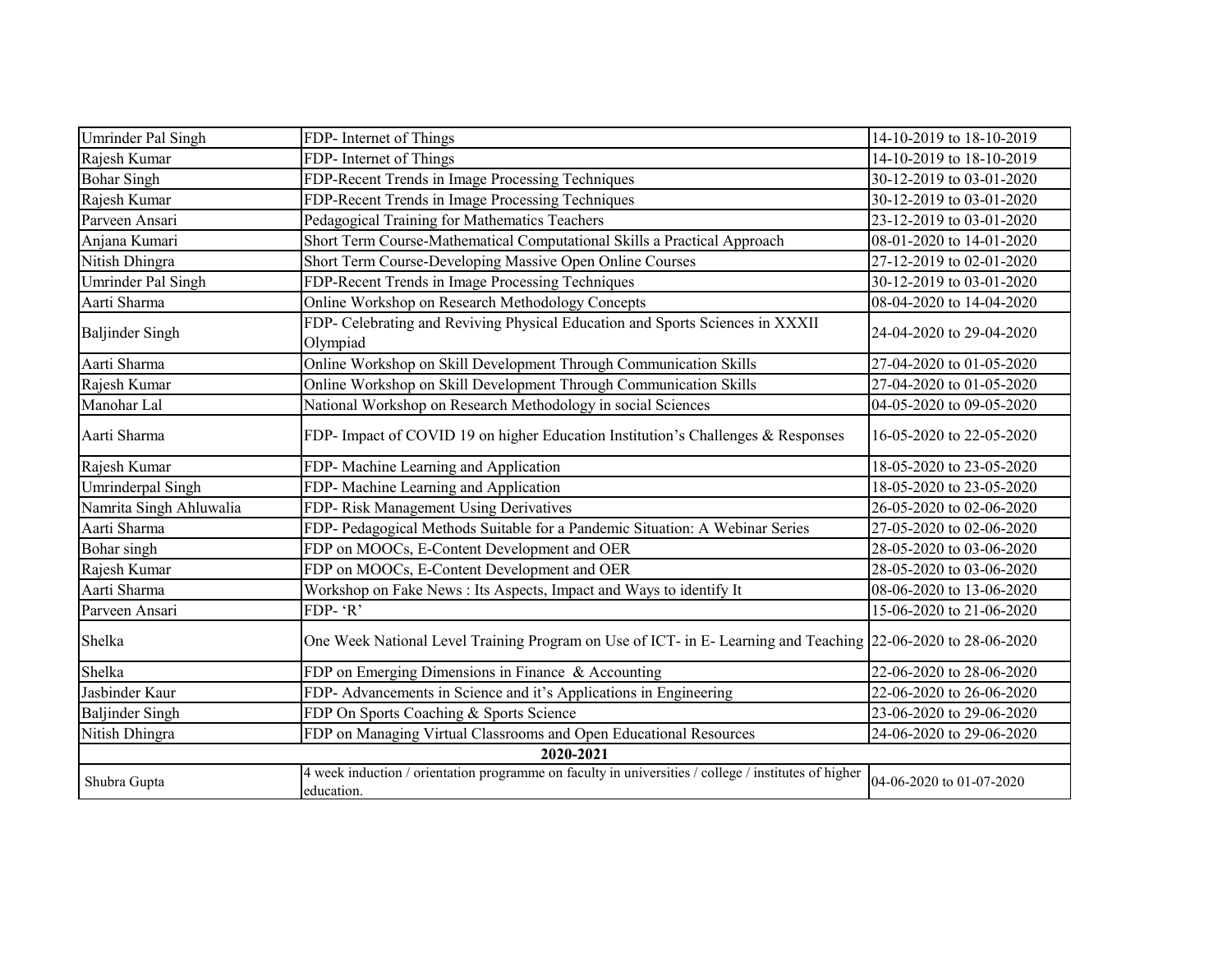| Vishavpreet Kaur        | 7 Days FDP on Research Methodology for Social Sciences                                                                        | 20-06-2020 to 26-06-2020 |
|-------------------------|-------------------------------------------------------------------------------------------------------------------------------|--------------------------|
| Namrita Singh Ahluwalia | 4 Week Induction/ Orientation Programme for Faculty in Universties / College/ Institute of<br>Higher education                | 26-06-2020 to 24-07-2020 |
| Sonia Ahuja             | 7 Day FDP on Integrating Technology in Classroom Teaching on Learning                                                         | 26-06-2020 to 03-07-2020 |
| Vaneet Dhir             | Integrating Technology in Classrooms teaching and learning                                                                    | 26-06-2020 to 03-07-2020 |
| Dr. Umrinderpal Singh   | 7 Day FDP on Integrating Technology in Classroom Teaching on Learning                                                         | 26-06-2020 to 03-07-2020 |
| Gurpreet Kaur Deol      | Seven Days FDP on Integrating Technology in Class Room Teaching and Learning                                                  | 26-06-2020 to 03-07-2020 |
| Parveen Ansari          | 7 Day FDP on Integrating Technology in Classroom Teaching on Learning                                                         | 26-06-2020 to 03-07-2020 |
| Shubra Gupta            | 7 Day FDP on Integrating Technology in Classroom Teaching on Learning                                                         | 26-06-2020 to 03-07-2020 |
| Amritpal Singh          | 7 Day FDP on Integrating Technology in Classroom Teaching on Learning                                                         | 26-06-2020 to 03-07-2020 |
| Jasbinder Kaur          | 7 Day FDP on Integrating Technology in Classroom Teaching on Learning                                                         | 26-06-2020 to 03-07-2020 |
| Shikha Jain             | 7 Days FDP on Integrating Technology in Classroom Teaching and Learning                                                       | 26-06-2020 to 03-07-2020 |
| Namrita Singh Ahluwalia | 7 days FDP on Integrating Technology in Classroom Teaching and Learning                                                       | 26-06-2020 to 03-07-2020 |
| Vishavpreet Kaur        | 7 Days FDP on Integrating Technology in Classroom Teaching and Learning                                                       | 26-06-2020 to 03-07-2020 |
| Preeti Saini            | One week Pedagogical Training for Teachers on Tools for Online Teaching, Learning and<br>Evaluation                           | 01-07-2020 to 06-07-2020 |
| Shubra Gupta            | One week pedagogical training and teachers on tools for online teaching learning and evaluation                               | 01-07-2020 to 06-07-2020 |
| Parveen Ansari          | Two week FDP on Advanced Concepts for Developing Moocs                                                                        | 02-07-2020 to 17-07-2020 |
| Anjana Kumari           | Two Week FDP on Advanced Concepts for Developing Moocs                                                                        | 02-07-2020 to 17-07-2020 |
| Jasbinder Kaur          | Two Week FDP on Advanced Concepts for Developing Moocs                                                                        | 02-07-2020 to 17-07-2020 |
| Dr. Umrinderpal Singh   | FDP on online teaching learning practices: Challenges and solutions.                                                          | 07-07-2020 to 13-07-2020 |
| Pawanveer Singh         | FDP on online teaching learning practices : Challenges and solutions.                                                         | 07-07-2020 to 13-07-2020 |
| Shubra Gupta            | 7 Days FDP on Innovative Methods for virtual Classroom teaching a road to Moocs                                               | 10-07-2020 to 16-07-2020 |
| Parveen Ansari          | FDP on Technology and Instructional Reforms with Reference to Online Teaching Learning and<br>Evaluation                      | 15-07-2020 to 20-07-2020 |
| Jasbinder Kaur          | Technology and Instructional Reforms with Reference to online Teaching Learning and<br>Evaluation                             | 15-07-2020 to 20-07-2020 |
| Shikha Jain             | National Workshop (FDP) on Technology and Instructional Reforms with Reference to Online<br>Teaching, Learning and Evaluation | 15-07-2020 to 20-07-2020 |
| Shubra Gupta            | One week FDP on Soft Skills and Personality Development                                                                       | 20-07-2020 to 31-07-2020 |
| Preeti Saini            | One week FDP on Soft Skills and Personality Development                                                                       | 20-07-2020 to 31-07-2020 |
| Preeti Saini            | 7 Days Psychological Counseling Training Workshop for teachers                                                                | 01-08-2020 to 07-08-2020 |
| Preeti Saini            | 7 days FDP on The Role of Teacher in Nation Building                                                                          | 03-08-2020 to 09-08-2020 |
| Dr. Rajesh              | FDP on Revised NAAC Accreditation Guidelines 2020                                                                             | 04-08-2020 to 10-08-2020 |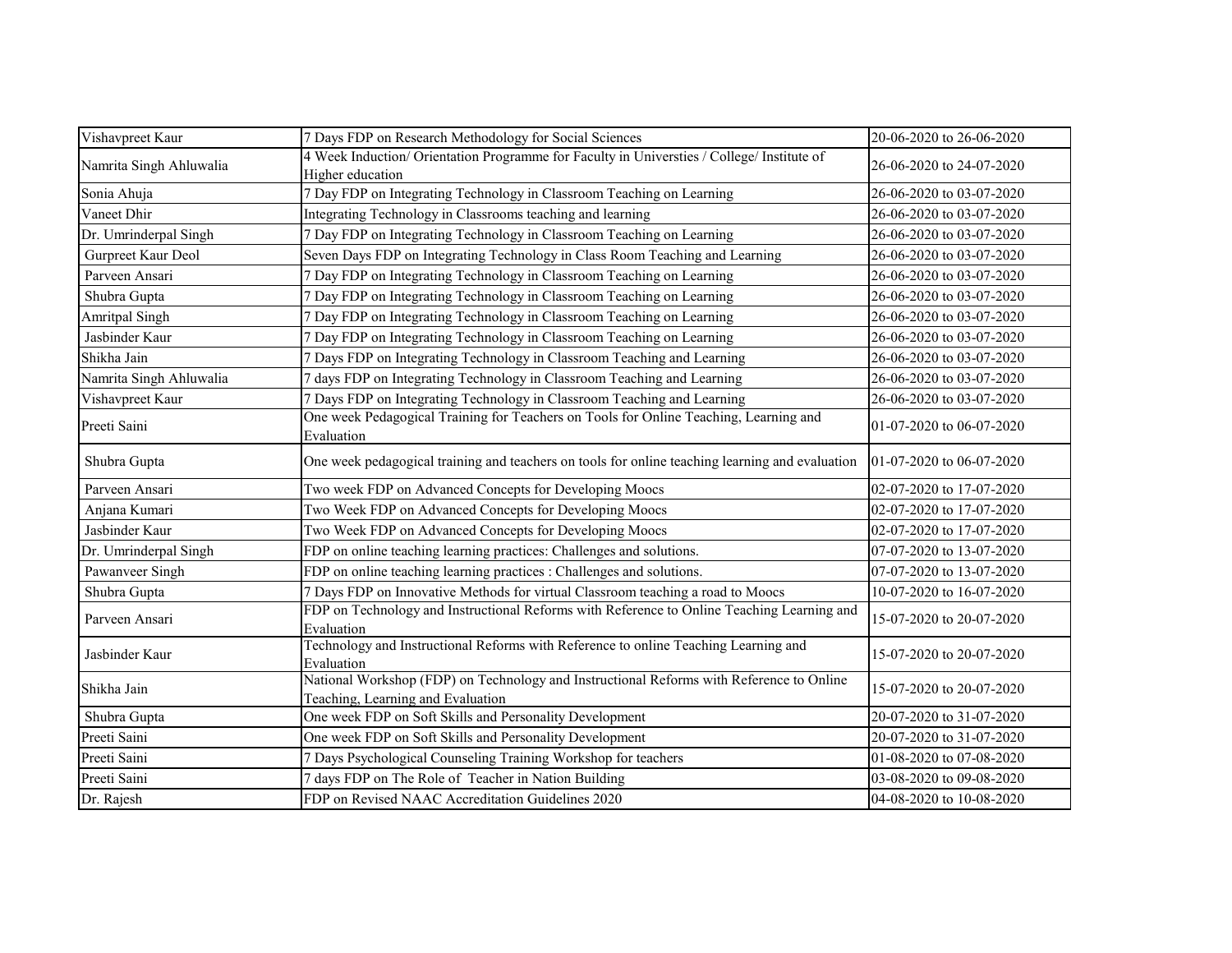| Jasbinder Kaur          | FDP on Revised NAAC Accreditation Guidelines 2020                                                                          | 04-08-2020 to 10-08-2020 |
|-------------------------|----------------------------------------------------------------------------------------------------------------------------|--------------------------|
| <b>Bohar Singh</b>      | One Week Workshop on NAAC Revised Accreditation Framework - Resolving the Practical<br>Snags (Under UGC PARMARSH scheme)   | 17-08-2020 to 24-08-2020 |
| Dr. Umrinderpal Singh   | One week workshop on NAAC Revised Accreditation Framework - Resolving in Practical<br>Snags (Under UGC Paramarsh Scheme)   | 17-08-2020 to 24-08-2020 |
| Pawanveer Singh         | One Week Workshop on NAAC Revised Accreditation Frame work - Resolving the practical<br>Snags (Under UGC PARMARSH Scheme)  | 17-08-2020 to 24-08-2020 |
| Dr. Rajesh              | One Week Workshop on NAAC Revised Accreditation Frame work – Resolving the practical<br>Snags (Under UGC PARMARASH Scheme) | 17-08-2020 to 24-08-2020 |
| Parveen Ansari          | FDP on Mathematical Modelling and Computational Techniques                                                                 | 17-08-2020 to 22-08-2020 |
| Namrita Singh Ahluwalia | Six Days STTP on Changing Paradigms in Management Education                                                                | 24-08-2020 to 29-08-2020 |
| Shubra Gupta            | 7 days National workshop on effective online teaching and blended learning in emerging scenario 05-09-2020 to 11-09-2020   |                          |
| Dr. Rajesh              | AICTE Training and Learning (ATAL) academy                                                                                 | 14-09-2020 to 18-09-2020 |
| Dr. Umrinderpal Singh   | Machine Learning for Natural Language Processing (MNLP-2020)                                                               | 12-10-2020 to 17-10-2020 |
| Dr. Umrinderpal Singh   | One week international research orientation programme.                                                                     | 26-10-2020 to 31-10-2020 |
| Dr. Rajesh              | FDP on Artificial Intelligence Human Life                                                                                  | 06-10-2020 to 12-10-2020 |
| Dr. Rajesh              | AICTE Training and Learning (ATAL) academy                                                                                 | 23-11-2020 to 27-11-2020 |
| <b>Bohar Singh</b>      | AICTE Training and Learning (ATAL Academy)                                                                                 | 23-11-2020 to 27-11-2020 |
| Dr. Umrinderpal Singh   | AICTE Training and Learning (ATAL) academy                                                                                 | 23-11-2020 to 27-11-2020 |
| <b>Tarsem Singh</b>     | Artificial Intelligence and Machine Learning - Basic and Application                                                       | 22-12-2020 to 28-12-2020 |
| Anjana Kumari           | Refresher Course in Mathematical Science (Multi-Disciplinary)                                                              | 15-01-2021 to 28-01-2021 |
| Dr. Sonia Ahuja         | 7 days FDP: Resource Mobilization Local to Global                                                                          | 08-02-2021 to 14-02-2021 |
| Shubra Gupta            | One Week National Workshop on Research Methodology                                                                         | 22-02-2021 to 27-02-2021 |
| Shubra Gupta            | Refresher Course in Management Studies Commerce and Management Specific)                                                   | 24-02-2021 to 09-03-2021 |
| Dr. Baljit Singh        | National Workshop on Ebb and Flow: Surveying the Emerging and Declining Trends in History                                  | 15-03-2021 to 19-03-2021 |
| <b>Bohar Singh</b>      | 7 Days FDP Non Quality Assessment and Enhancement in Higher Education in The Light of<br>New Framework of NAAC             | 22-06-2021 to 29-06-2021 |
| Amritpal Singh          | Qulity Assesment and Enhancement in Higher Education in The Light of New framework of<br><b>NAAC</b>                       | 22-06-2021 to 29-06-2021 |
| Dr. Sonia Ahuja         | 7 days FDP on Quality Assessment Enhancement in Higher Education                                                           | 22-06-2021 to 29-06-2021 |
| Parveen Ansari          | Two Week Refresher Course in Mathematics                                                                                   | 16-03-2021 to 30-03-2021 |
| Preeti Saini            | Refersher Course in Management Studies (Commerce and Management - Specific)                                                | 24-02-2021 to 09-03-2021 |
| Shubra Gupta            | One Week e faculty development programme Academic & Research Social Media Website                                          | 02-06-2021 to 08-06-2021 |